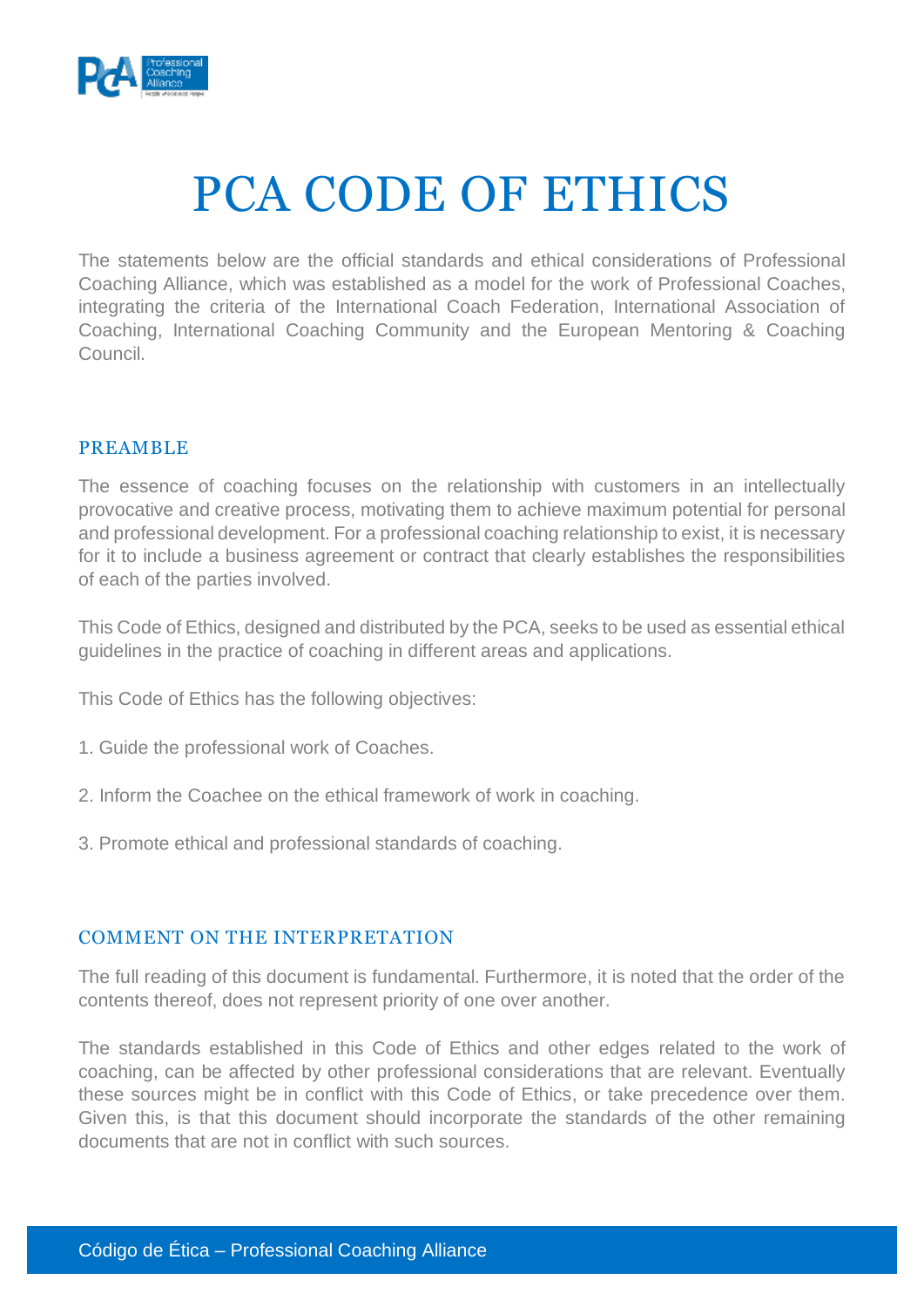The Code of Ethics expressed in this document has no legal or regulatory force unless and until they are adopted by authority that deems so. However, the fact of being in force in the respective entities that approved it, should be sufficient for implementation by Coaches who practice coaching professionally.

#### SECTION 1: ON PROFESSIONAL CONDUCT IN GENERAL

1) The Coach will not make any public statement that would be false or knowingly misleading in relation to what they offer in developing their coaching work or make false claims in any written documents relating to the coaching profession or the coach's references.

2) The Coach will realize the greatest possible precision, about his qualifications, expertise, experience, certifications and references that relate to his work in coaching.

3) The coach will maintain a behavior of respect and appreciation for the efforts and contributions of others, without making them look as his, realizing that the violation of this point could result in legal action by third party's copy rights.

4) The Coach will make the necessary effort to recognize any personal matters affecting his coaching performance and his professional coaching relationships. Whenever the situation warrants, the coach will seek professional help and establish what action to take, including suspension or termination of his coaching relationships.

5) The Coach will be guided by this Code of Ethics and principles, in all situations concerning his work in the training, guidance and supervision of coaching.

6) The Coach will conduct and disseminate his research with fitness, honesty, and within recognized scientific standards and in line with guidelines relevant to the subject. All research performed by the Coach must have the express consent and approval of those involved, as well as adhering to methods that protect participants from harm that might occur. The research must also adhere to the legal considerations of the country in which they are made.

7) The Coach will preserve, save and properly dispose of any records created during his coaching business, in order to ensure the confidentiality, security and privacy, and observe any relevant law or agreement and/or previously established in relation to coaching.

#### SECTION 2: ABOUT CONFLICTS OF INTEREST

8) The Coach will avoid conflicts of interest, both present and potential, and their public dissemination. The Coach will offer to resolve as soon as possible every time there is a situation of this kind.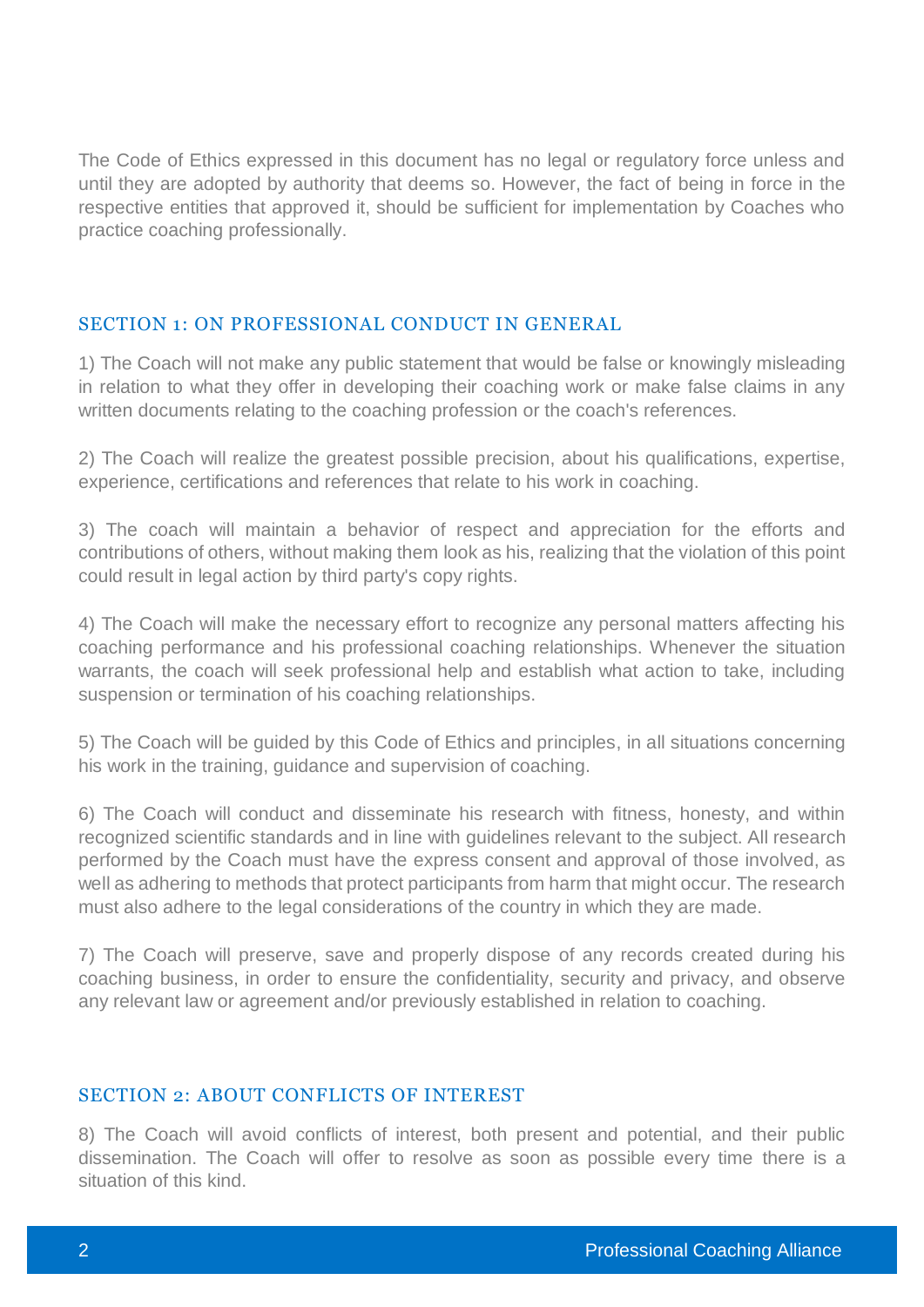9) The Coach shall inform his clients and his clients' sponsors about any anticipated payment from third parties that the coach may pay or receive as a result of referrals from that client. The "sponsor" is the entity (including his representatives) paying for and/or organizing the coaching services to be rendered.

10) The Coach will negotiate the value of his services, goods and other remuneration, only in those cases where this does not cause damage to the coaching relationship.

11) The Coach will not take any advantage or personal, professional or monetary benefit of the coach-client relationship knowingly, except in the form of compensation agreed in the agreement or contract.

# SECTION 3: ABOUT THE PROFESSIONAL CONDUCT OF CLIENTS

12) The Coach will not make statements that may be knowingly false or misleading concerning what the client or sponsor will receive from the coaching process and the work of the coach.

13) The Coach will not provide his potential clients or sponsors information or advice that the coach knows or believes to be false or induce to error.

14) The Coach will establish clear agreements and contracts with each of his clients or sponsors, and will give full compliance to them, respecting a professional coaching job.

15) The Coach will carefully explain and strive to ensure that, prior to or at the initial meeting, his coaching clients and sponsors would understand the nature of coaching, the nature and limits of confidentiality, financial arrangements, and any other terms agreement or contract of coaching.

16) The Coach should establish clear, appropriate limits and with respect for other cultures to determine any physical contact that coaches may have with their clients or sponsors.

17) The Coach will not maintain intimate relationships with any of his current clients or sponsors.

18) The Coach will respect the right of clients to conclude the activity of coaching at any point during the process, under the conditions stipulated by the agreement or contract, and remain alert to indications that the client is no longer getting out of the coaching relationship.

19) The Coach will recommend to his clients or sponsors to conduct a change of coach, if he sees that the client or sponsor will get greater benefits working his process with other professional coach or other resource.